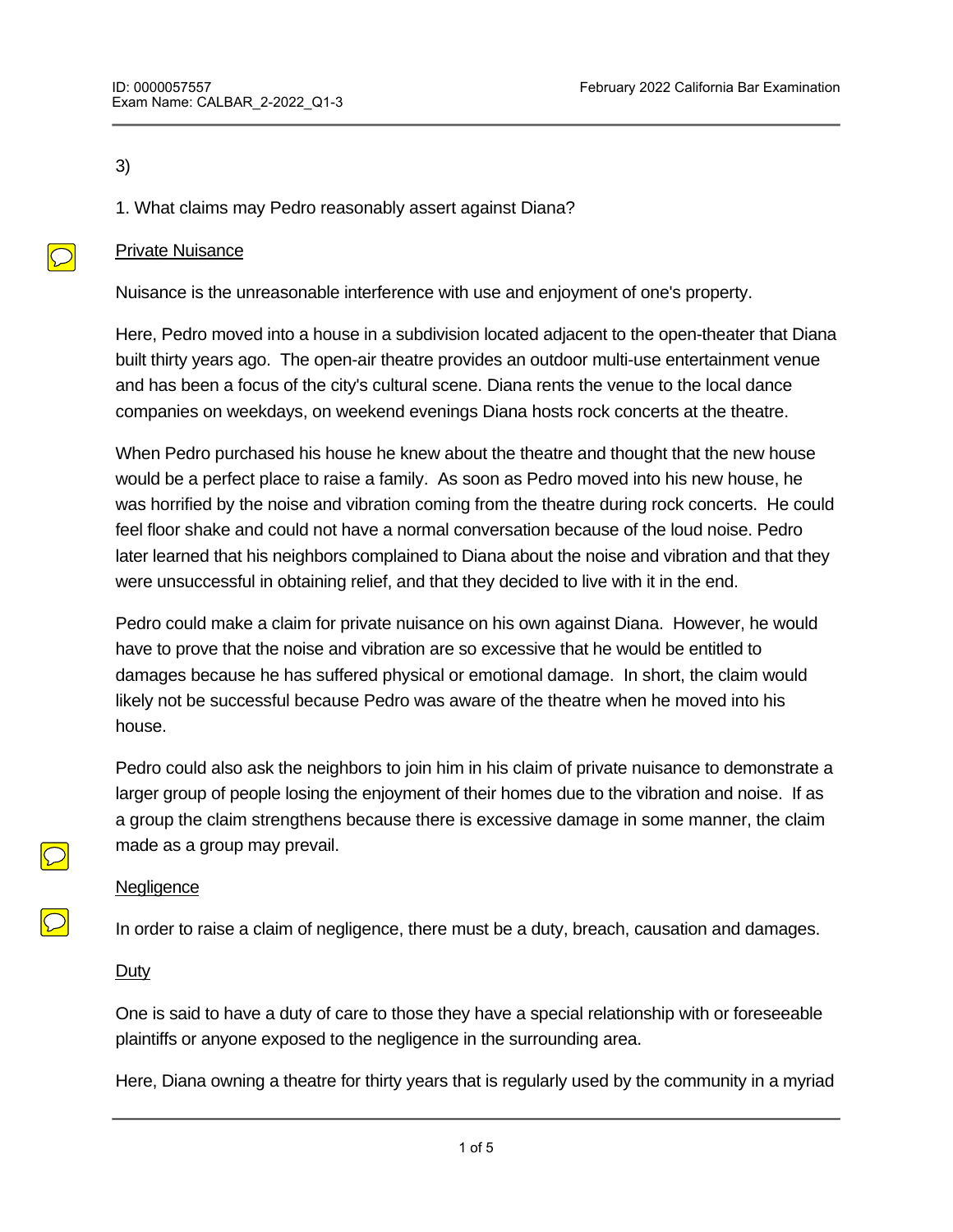of ways owes a duty to be a respectful neighbor while running her theatre especially as development has grown to include housing in the vicinity of the theatre.

Thus, Diana owed a duty of care to Pedro and her neighbors.

# Breach

A breach occurs when the duty of care falls below the standard.

Here, Pedro and his neighbors were all impacted by the noise during rock concerts on weekend evenings.

Thus, Diana was breaching her duty by disturbing her neighbors with the loud noise and vibration they felt during the concerts while at home. Enough that Pedro could not have a conversation.

# **Causation**

Actual cause is the "but for" action by a defendant the plaintiff would not have been harmed.

Proximate is the foreseeability that one would be impacted by the negligence. (zone of danger vs. all those in surrounding area of the negligence)

Here, Pedro would establish that but for Diana hosting loud rock concerts on the weekend evenings, he could enjoy his home without noise and vibration and hold a conversation.

Pedro and his neighbors were foreseeable plaintiffs when it came to being disturbed by the loud noise and vibration of the theatre. Diana could also have foreseen that as the community development expanded to include housing in the vicinity, the noise level would have to reevaluated to adjust for the growth and increase of disturbance.

Therefore, Diana could be held negligent for causing the disturbance to her neighbors.

# Damages

From the facts, the damages that incurred were not physical e.g. no diagnosed hearing loss, cracks in the walls to Pedro's house. Thus, there is not a need for a large claim of monetary damages. If any damages that may be claimed, perhaps would be nominal.

# **Trespass**

 $\overline{\bigcirc}$ 

The unlawful entry to the land of another.

Here, in an effort to find out if she might be able to relieve Pedro of some of his discomfort, Dian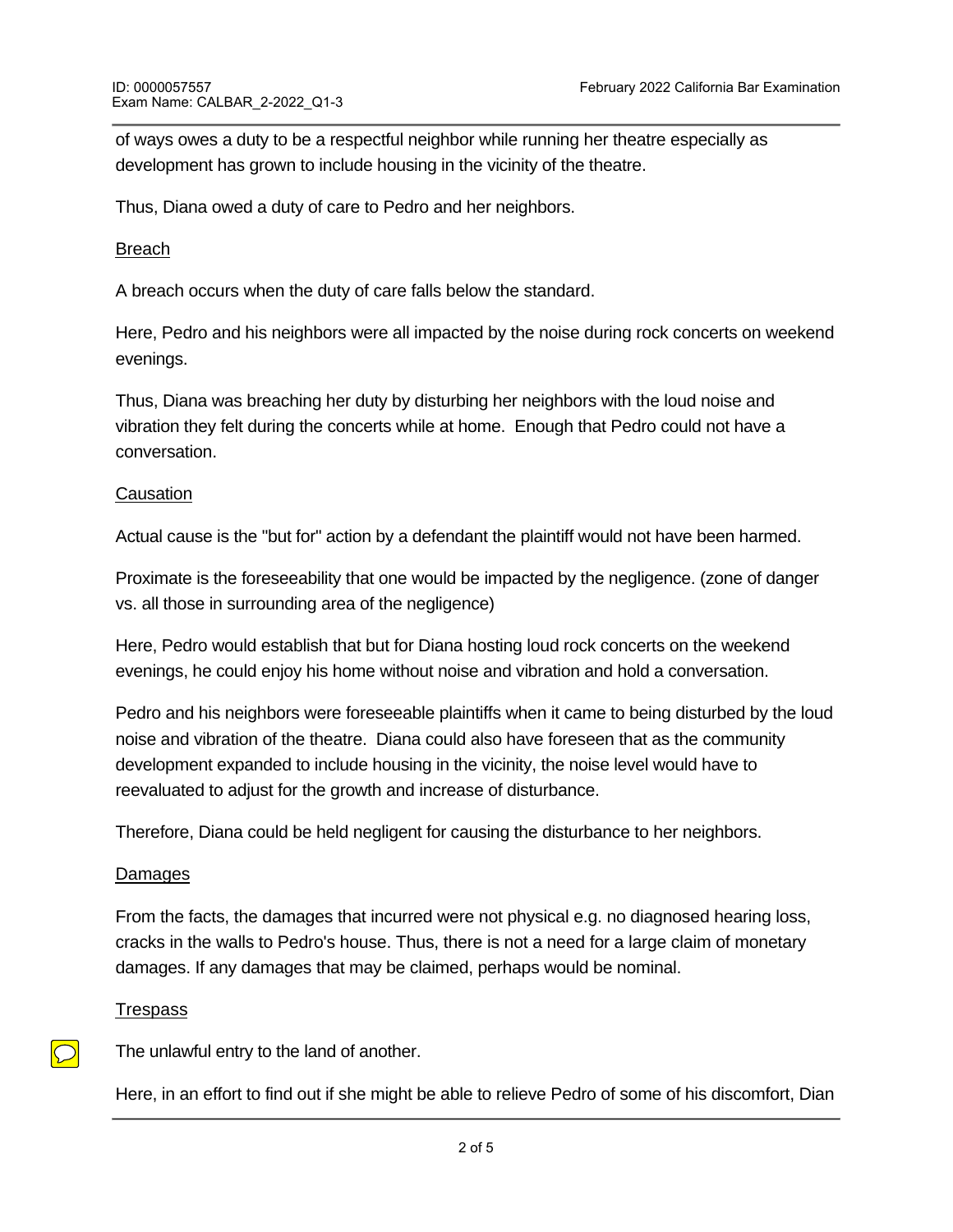went to his house to determine whether sound-deadening materials might be added. She forgot to tell Pedro that she was coming. Diana let herself into Pedro's backyard, took some measurements and left without disturbing anything.

Regardless of Diana having good intentions when she entered Pedro's property by letting herself into his backyard to determine if sound-deadening materials might be added, she entered without Pedro's permission and without his knowledge because she forgot to let him know she was coming.

Thus, even though she did not damage anything Diana is still liable for trespass of Pedro's property because she lacked permission.

2. What remedies may Pedro reasonably seek?

#### **Injunction**

 $\bigcirc$ 

 $\bigcirc$ 

An order to prevent someone from doing something or to enforce someone to do something.

### **Temporary Injunction**

For a temporary injunction, which is an order to either maintain the status quo or for the event to stop until a hearing, the following requirements need to be met.

Here, Pedro could initiate a temporary injunction on Diana and the theatre to refrain from rock concerts on the weekends until a solution/resolution could be reached.

# Immediate injury

Plaintiffs must have suffered an injury such that they are being harmed or will continue to be harmed without the injunction.

Here, Pedro is unreasonably disturbed by the loud noise and vibration from the rock concerts such that he is unable to hold a conversation or enjoy his property.

# **Feasibility**

The enforcement of the injunction must be feasible, that it is possible without being burdensome.

Here, Pedro would not be asking Diana to stop hosting all events, or shut down. He would request that he rock concerts on the weekend evenings be stopped until a resolution could be found.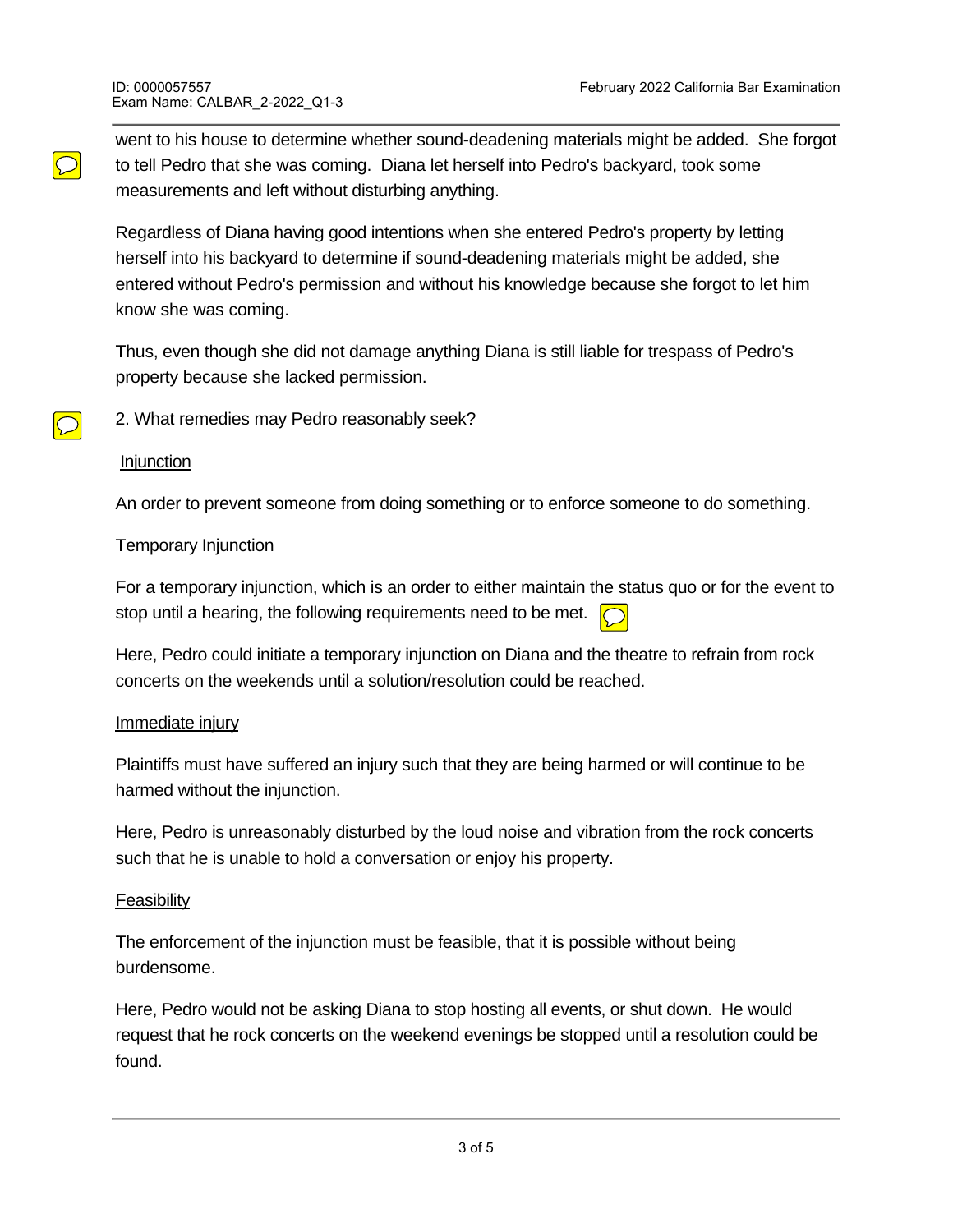### Balancing

There must be balancing between the parties such that one is not unduly burdened more than the other.

Here, Diana revenue from the rock concerts funds most of the operating costs of the venue. The theatre employs about 200 people.

Thus, not only would revenue be impacted during the temporary order (14 days or until hearing) the employess would be impacted as well that work the concerts. Diana has expressed to Pedro that the theatre could not survive without the rock concerts.

#### Defenses

 $\bigcirc$ 

#### **Mitigation**

Diana would claim as she told Pedro, had taken steps to mitigate the negative impact by requiring that all concerts end by 11:00 pm and setting a maximum noise level.

#### Assumption of the Risk

When someone knowingly either expressly or in writing that they are aware of the dangers of somehting, they are said to have had assumption of the risk.

Here, Pedro knew about the theatre and still bought the house. Also, as Diana mentioned rock concerts are loud by nature.

# **Conclusion**

Diana would be impacted for by the temporary order.

#### Permanent Injunction

Similar to above, but time duration would be determined by the court following a hearing.

#### Irreparable Injury

Here, Pedro has not been injured to the point that he or his home cannot be "fixed". There will be an ongoing disturbance during the concerts, but there could be solutions.

#### Protectable Property Interest

Defendant has to have an interest in protection his/her property.